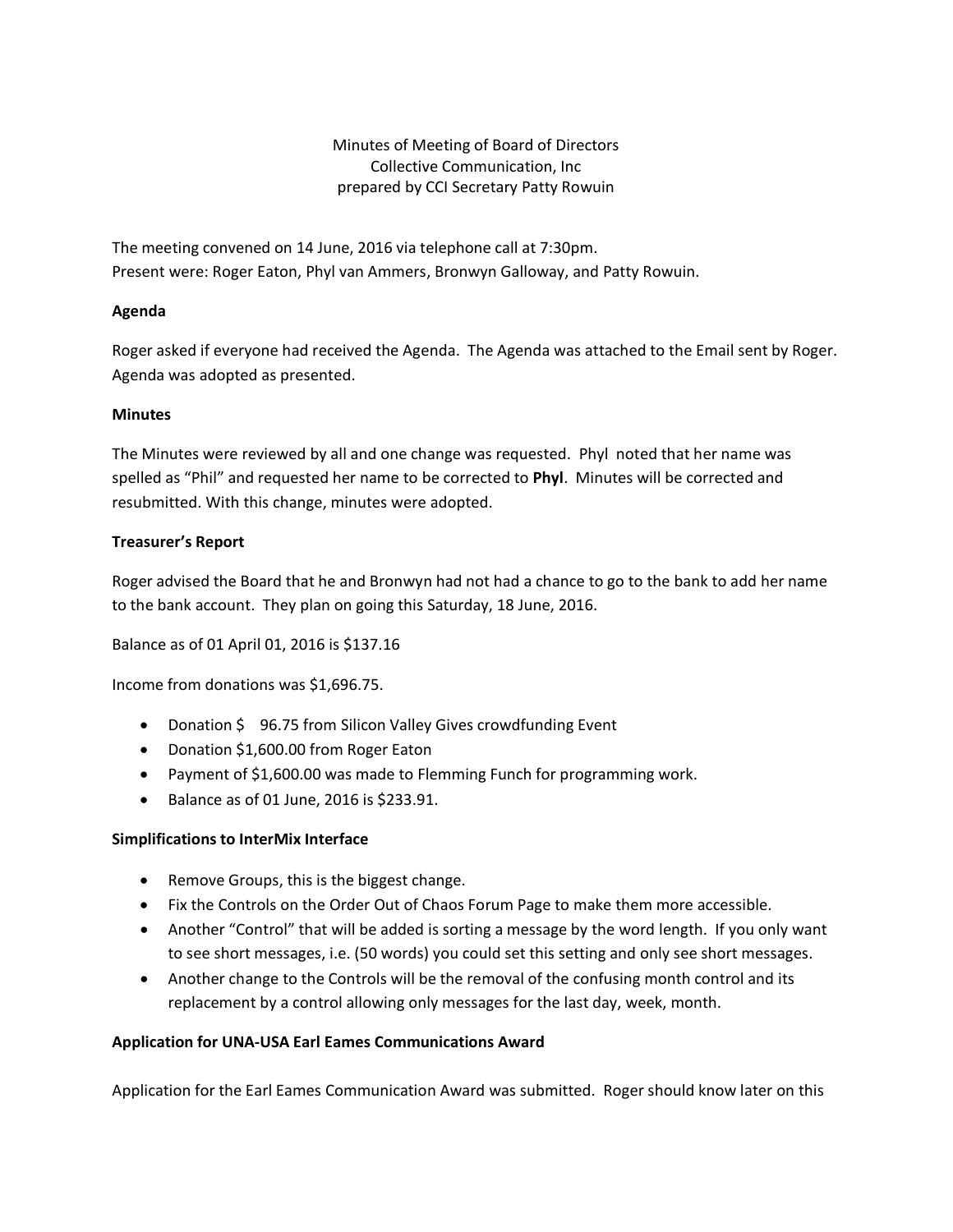week if we win. If we win this award, it would be very important to CCI because it would give us the ok to reach out to the UNA-USA and pick up 30 to 60 sign up and participates.

## **Changes to the Bylaws**

Please refer to the email sent with today's agenda for the full bylaws.

Do we want to restrict the director age to 13 or 18? California law states that a person accessing our online system must be 13 years of age. We can use this rule as a baseline for our age requirement for new Board Members. Or if the board prefers we can change the age requirement to 18 or leave the age open and have no age requirements. California law does not require such a restriction. Currently, the only restriction is that Board Members are to be California residents. Roger suggested that we remove this restriction. California law does not require this restriction. This would allow us to reach out to new board members throughout the United States.

Roger opens the discussion to the Board. Patty asked if, "We open it up to young people are we going to approach a school that has a Humanities Program or a non-profit? Will this help us entice younger participates?" In the past, we have approached schools with no success. Answering this question would best answer the question. Roger responded, "That we are looking for Board Members and not Participants". Patty asked, "What if we go to a University or Community College that already have established clubs and introduce them to CCI". Roger stated that he had not thought of this and mentioned that the UNA has Model UN Clubs with very young people. They act as representatives of the UNA. Roger attended one at San Francisco University. Roger will reach out to them. Roger motioned that we make the age requirement to be 13 so we can be reminded to reach out to youth.

Bylaw 4.03 has a typo: "Directors shall be eligible for re-election so long as they are qualified under Section 3.02". **Should read,** "Directors shall be eligible for re-election as they are qualified under Section **4.02**".

Bylaw 4.01 sets limits of 5 to 7 directors for the CCI Board. Roger suggested that the board be expanded to 5 to 17. This would help us add more women to the board.

Section 5.01 calls for regular annual meetings on the second Thursday in November. Roger suggested that we that we change the meeting to the second Thursday in December to fit our quarterly pattern.

The Board agreed to these four changes to the bylaws.

Roger will revise the above changes the Bylaws and Email them out by this week. Please review them and if you see something that requires to be revised, let Roger know. The above Bylaws have been passed.

## **Readership List Strategy**

We are currently using a Readership List strategy. We have nine organizations participating. Roger and Bronwyn attended last Thursday a UNA-SF Women's Committee meeting. Bronwyn is the Chair and